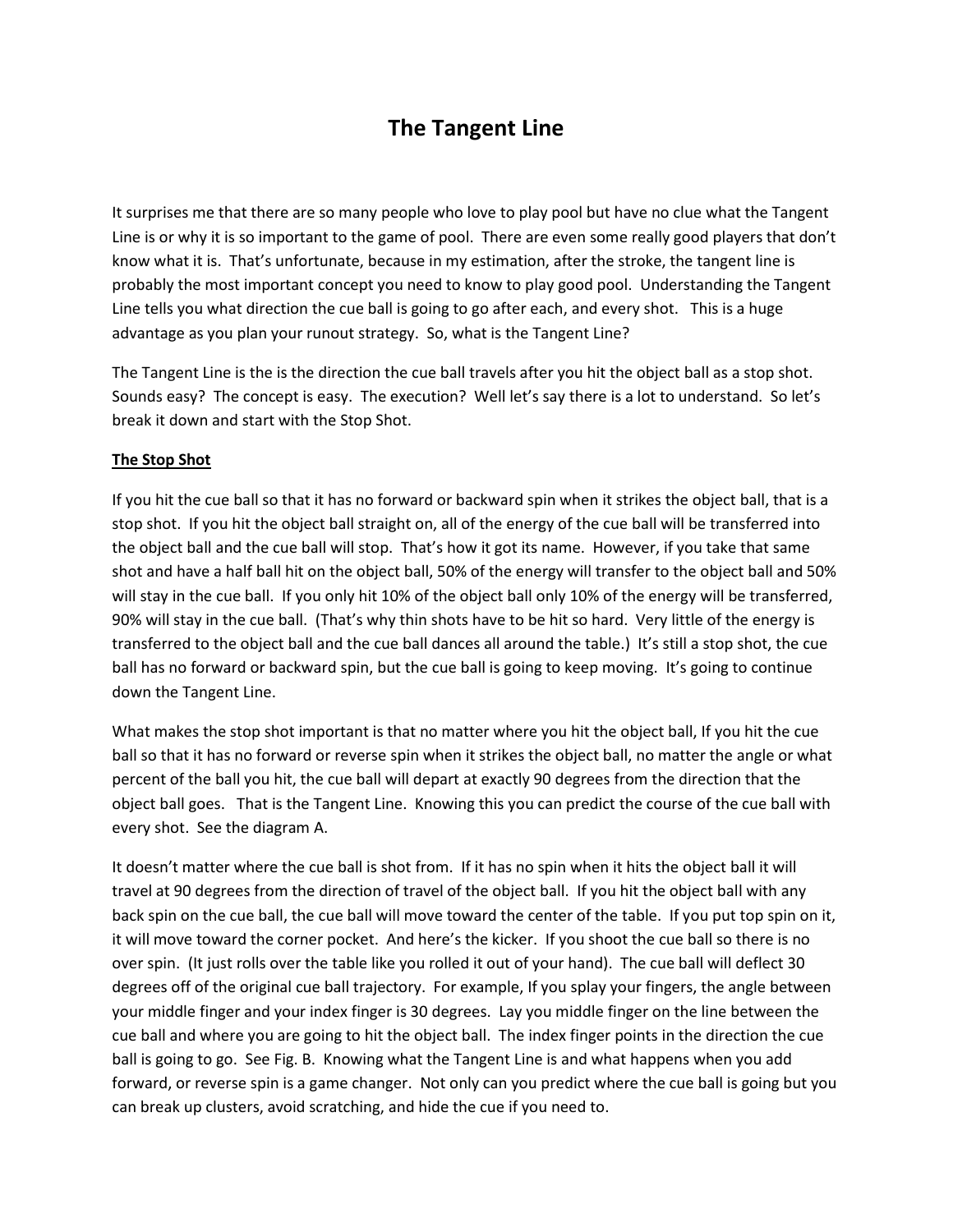Now, bonus information. Dr. Dave has a video with Sam Diep about this so look it up on you tube. If you hit the object ball as a stop shot but put right or left English on the cue, the tangent line will not be affected. However, when the cue ball contacts the bank, the spin on the cue will make it go right or left. See Figure C.

Do you see the potential? Knowing the tangent line gives us a baseline that we can use to get the cue ball anywhere we want it. This is huge!!!!



Fig. A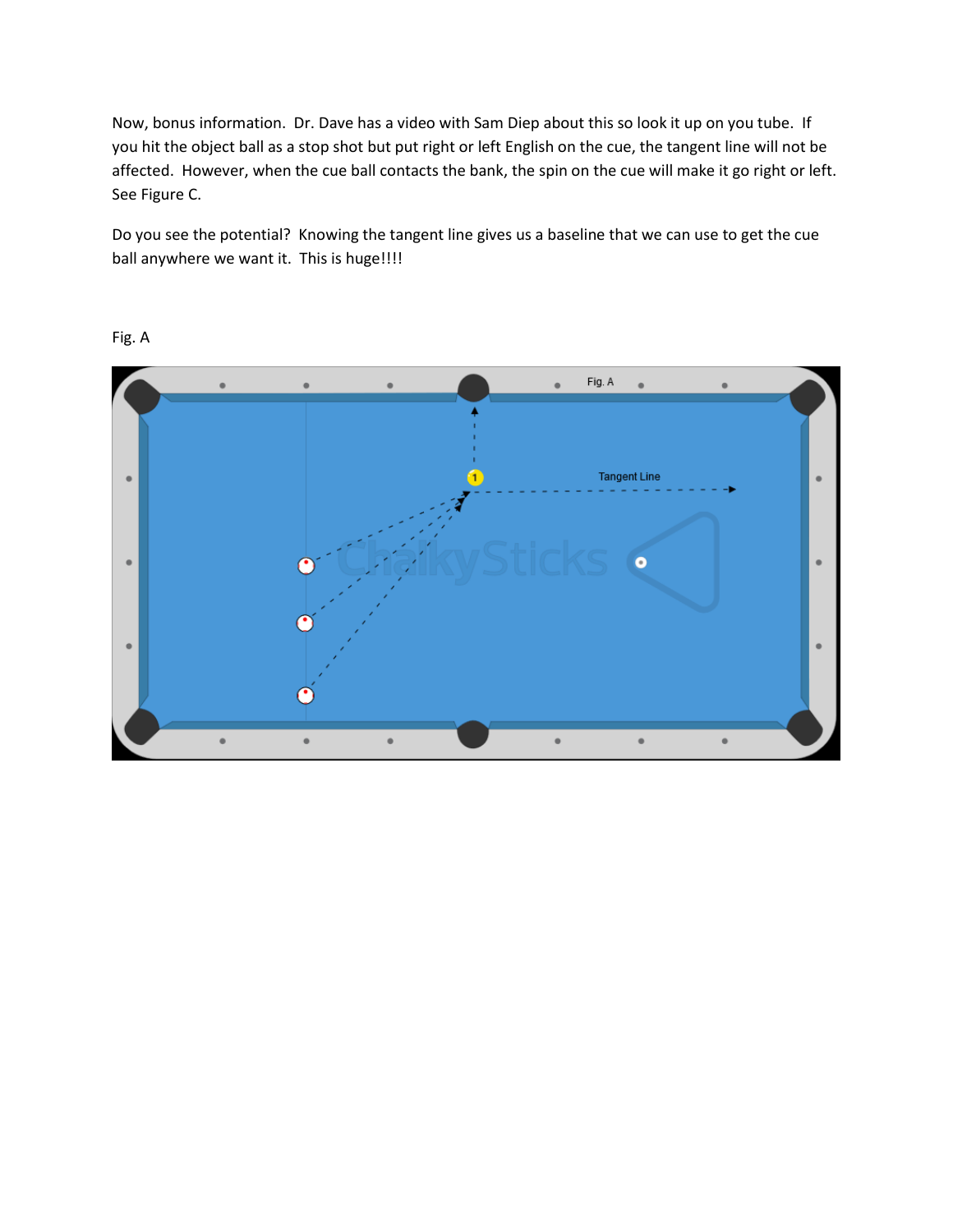



## Fig. C